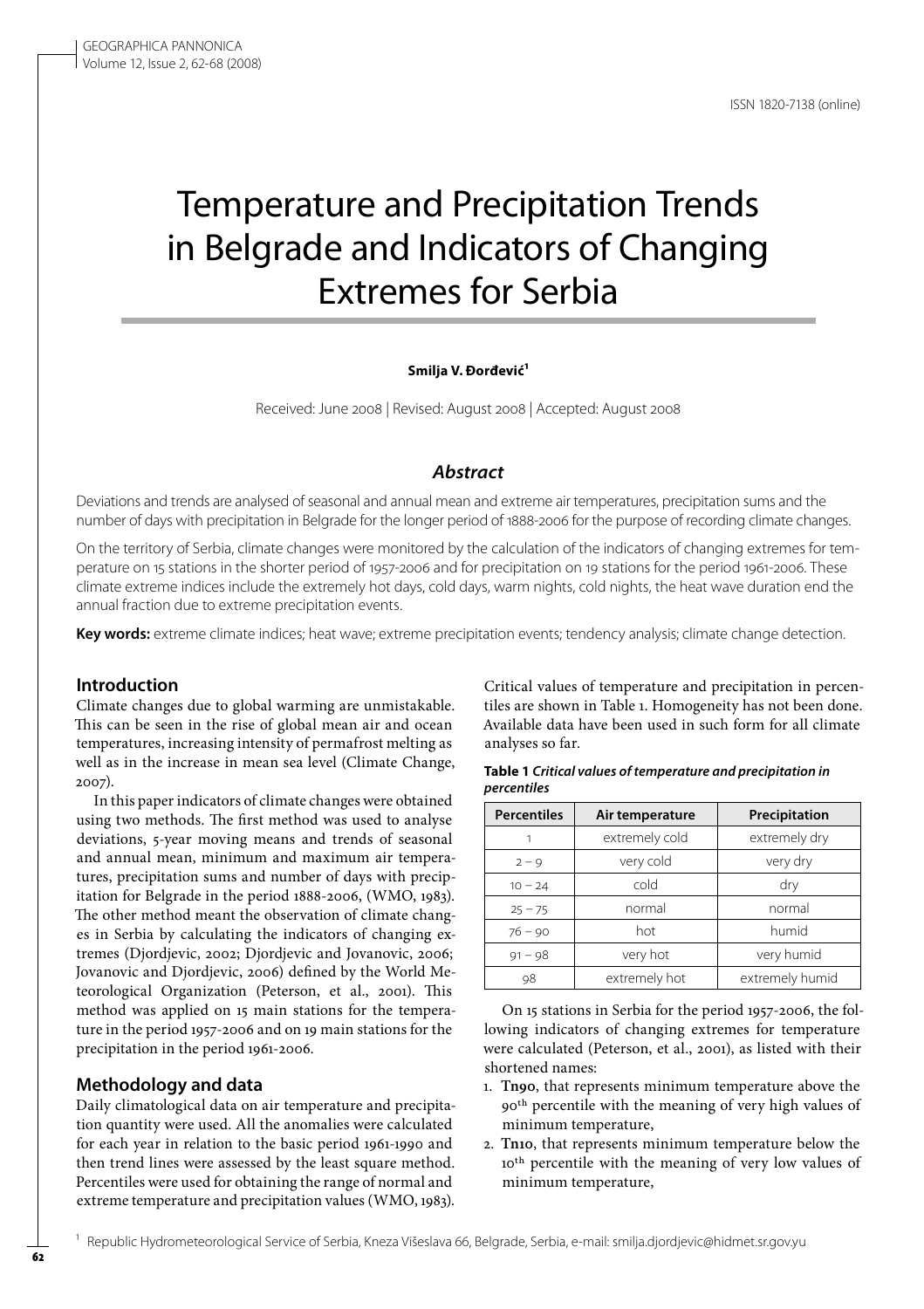- 3. **Tx90**, that represents maximum temperature above the 90th percentile with the meaning of very high value of maximum temperature,
- 4. **Tx10**, that represents maximum temperature above the 10th percentile with the meaning of very low value of maximum temperature,
- 5. **HWDI**, that represents maximum number of consecutive days during the year with the maximum temperature 5°C above the 1961-90 daily normal or so-called heat waves,
- 6. **TxGE30**, that represents days when maximum temperature is  $\geq 30^{\circ}$ C.

For 19 stations in Serbia precipitation indicator was calculated for the period 1961-2006,

7. **R95T,** that represents the fraction of annual total precipitation due to events exceeding the 95th percentile.

Besides mentioned indicators, average values were also calculated of the indicators of changing extremes from (1) to (7) for the basic period 1961-1990, deviations from average values for each individual year and trend of these deviations.

## **Results**

# *Belgrade - Temperature*

Deviation of mean annual, maximum and minimum temperatures from the basic period 1961-1990 are shown in three panels of Figure 1 going downwards. Also, black curves show 5-year moving means, and straight lines are temperature trends. Besides the mentioned, trend equations are given where  $\rm T_{mean},$   $\rm T_{max}$  and  $\rm T_{min}$  are mean, maximum and minimum temperature and t is a year. Slope coefficient

| Table 2 Deviation trend coefficients as per seasons of mean, |
|--------------------------------------------------------------|
| maximum and minimum temperatures in Belgrade in the          |
| period of 1888-2006                                          |

| <b>Seasons</b> | mean<br>$(^{\circ}C/100$ years) | max<br>$(^{\circ}C/100$ years) | $\mathsf{I}_{\mathsf{min}}$<br>$(^{\circ}C/100$ years) |
|----------------|---------------------------------|--------------------------------|--------------------------------------------------------|
| Spring         | $+1.32$                         | $+0.54$                        | $+1.92$                                                |
| Summer         | $+1.04$                         | $-0.02$                        | $+1.95$                                                |
| Autumn         | $+0.74$                         | $+0.31$                        | $+1.69$                                                |
| Winter         | $+1.95$                         | $+1.68$                        | $+2.97$                                                |

of straight line is called temperature trend coefficient and serves as the assessment of temperature change tendency.

Significant positive temperature trend coefficients are observed in all three cases. Thus, in observed period, the rise of mean, maximum and minimum annual air temperature was prominent. Among all the cases, trend coefficient has the highest value for minimum temperature in the amount of +2.10°C/100 years. This shows that the rise of minimum temperature was the greatest.

Coefficient of trends as per seasons (first column) of mean (second column), maximum (third column) and minimum (fourth column) temperatures are shown in this order in Table 2. It is evident that in all cases trend coefficients are positive, except in summer season with maximum temperature when the trend value is slightly below zero. Thus mostly mean, maximum and minimum seasonal air temperatures have risen, except in summer when maximum temperature showed the tendency of slight decrease. Out of all seasons, winter has the highest value of trend coefficient for minimum temperatures when the highest value of +2.97°C/100 years was obtained. This shows that the rise of minimum temperature is the highest during winter.



**Figure 1a** Deviation, 5-year moving means and deviation trends of annual mean temperature for Belgrade for the period 1888-2006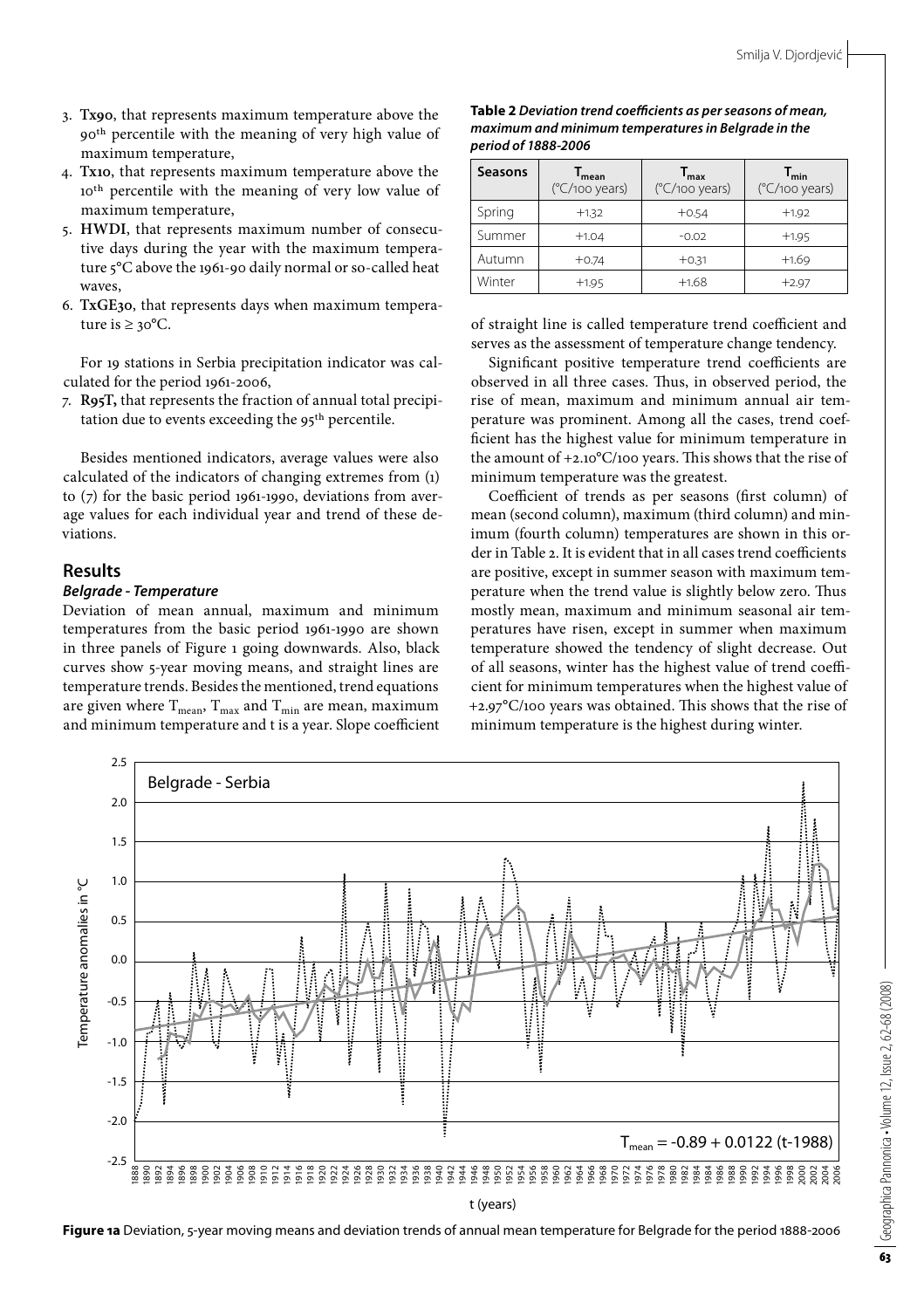

**Figure 1b** Deviation, 5-year moving means and deviation trends of annual maximum temperature for Belgrade for the period 1888-2006



## *Belgrade – Precipitation*

Deviation of annual precipitation quantities and the number of days with precipitation  $\geq$  0.1 mm from the basic period 1961-1990 are presented on two panels using pillars on Figure 2 going downwards in order. As in Figure 1, black curves show 5-year moving means, and straight lines are precipitation trends. Also, trend equations are given where R and NBR for annual precipitation quantity and number of days with precipitation  $\geq$  0.1 mm. Again, precipitation trend coefficient serves as the assessment of precipitation change tendency.

Positive coefficient trend is evident for annual precipitation quantity in the amount of +8.9 mm/100 years and negative for the number of days with precipitation in the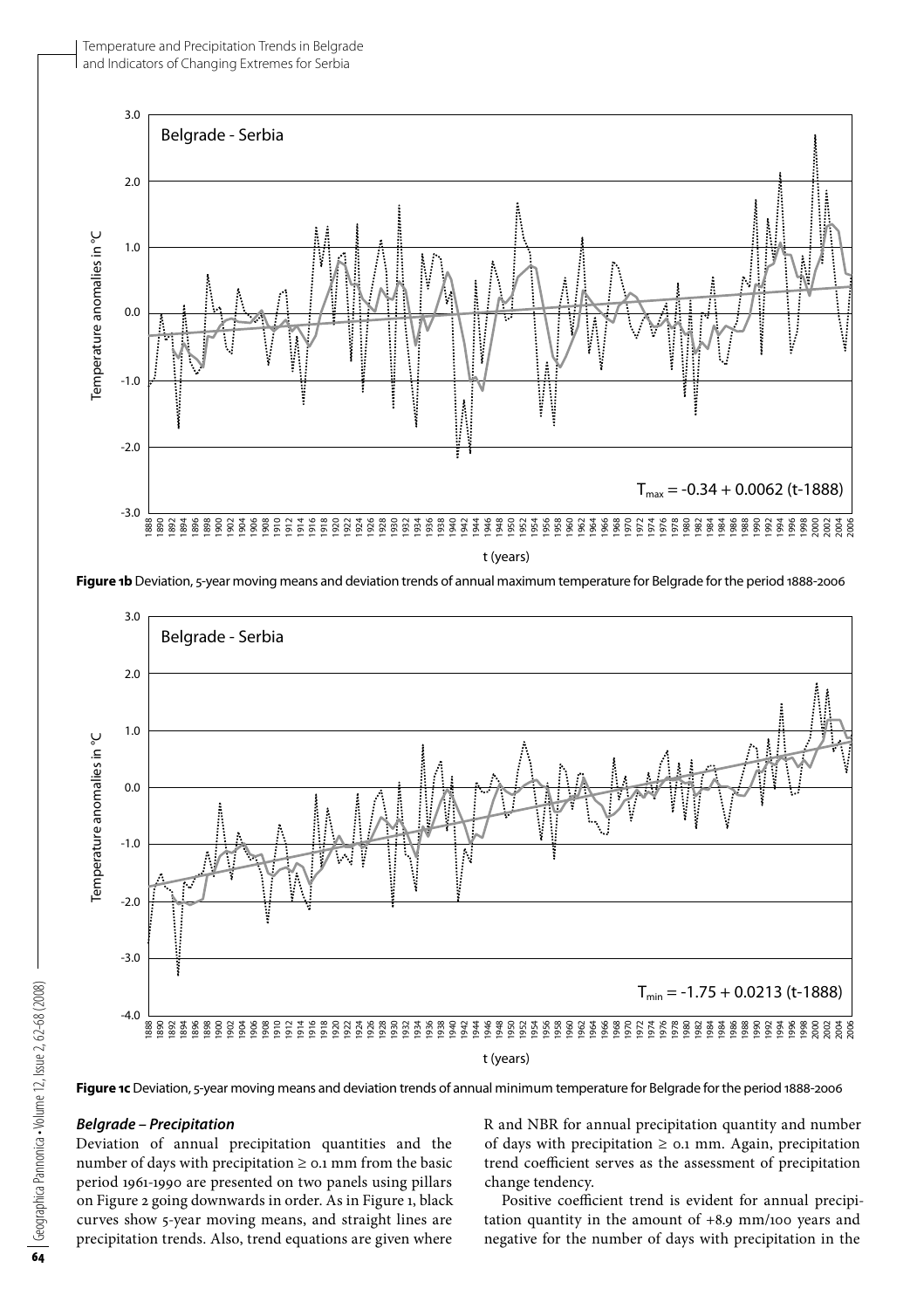

t (years)

**Figure 2a** Deviation, 5-year moving means and deviation trends of annual precipitation quantity for Belgrade for the period 1888-2006



**Figure 2b** Deviation, 5-year moving means and deviation trends of number of days with precipitation ≥ 0.1 mm for Belgrade for the period 1888-2006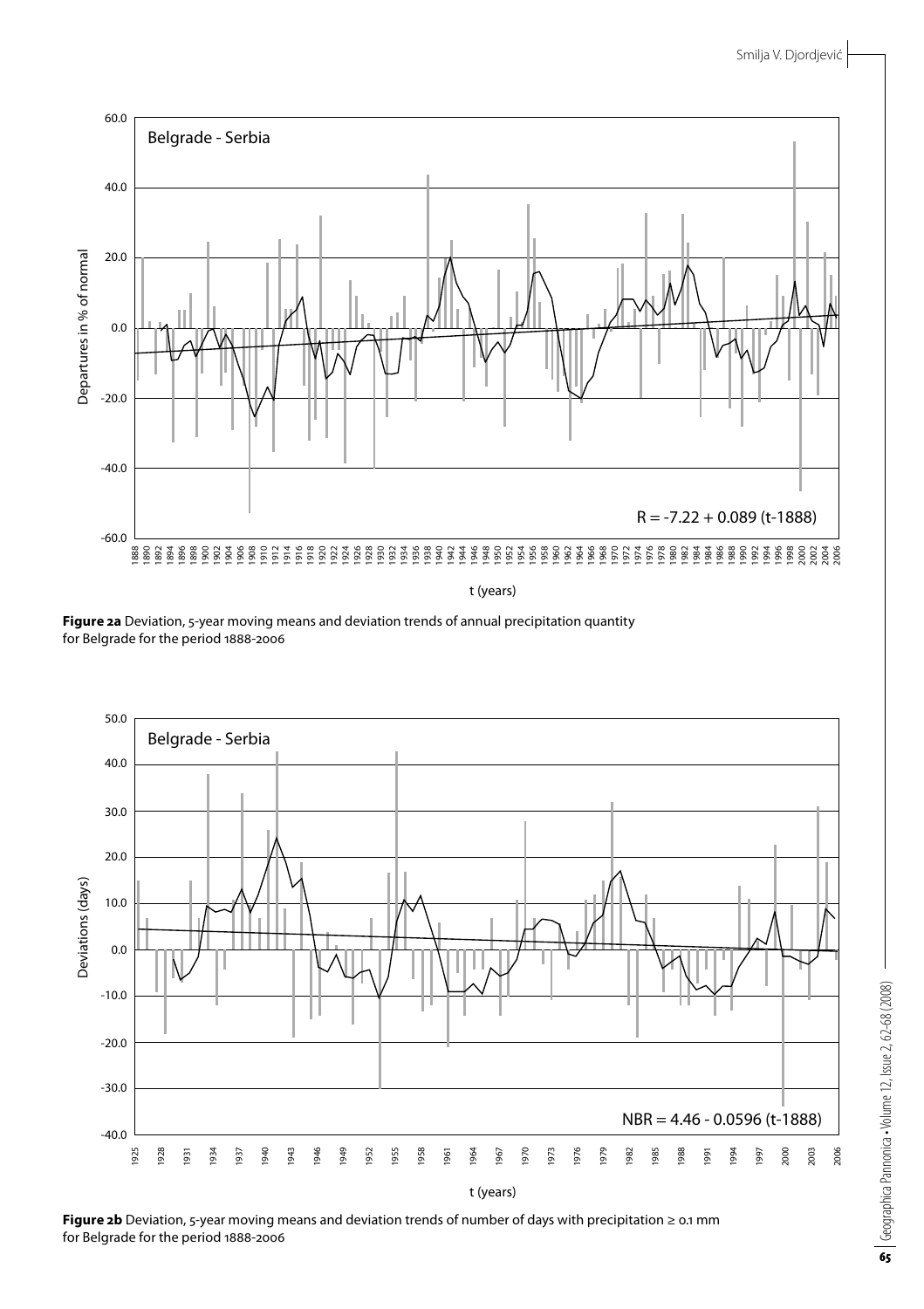#### **Table 3** *Deviation trend cоеfficients as per seasons of precipitation quantity and number of days with precipitation ≥ 0.1 mm in Belgrade in the period of 1888-2006*

| <b>Seasons</b> | Precipitation<br>(mm/100 years) | <b>Number of days</b><br>with precipitation<br>(days/100 years) |
|----------------|---------------------------------|-----------------------------------------------------------------|
| Spring         | $-8.0$                          | $-0.9$                                                          |
| Summer         | $+16.3$                         | $+1.2$                                                          |
| Autumn         | $+0.6$                          | $-3.0$                                                          |
| Winter         | $+27.4$                         | $-3.2$                                                          |

amount of -6 days/100 years. Thus, in observed period, annual precipitation quantity has increased and the total number of days with precipitation has decreased. Although the number of days with precipitation is lower, increased precipitation intensity contributed to higher total annual precipitation quantity.

Trend coefficients as per seasons (first column), the deviation of precipitation amount (second column) and the number of days with precipitation ≥ 0.1 mm (third column) are shown in this order in Table 3. Precipitation trend coefficient is negative only in spring, while positive in other seasons. Thus, precipitation is decreased in spring months, while in other parts of the year precipitation is increasing, mostly during winter by +27.4 mm/100 years. For the number of days with precipitation, the trend coefficient is positive only in summer, while negative in other seasons. Thus, the number of days with precipitation is increased in summer months, while it is decreasing in other parts of the year, mostly during winter by -3.2 days/100 years.

## *Serbia - Temperature*

Temperature changes in Serbia for the period 1957-2006 were observed on 15 stations: Sombor, Kikinda, Novi Sad, Beograd, Veliko Gradište, Loznica, Smederevska Palanka, Negotin, Zaječar, Ćuprija, Kraljevo, Zlatibor, Kruševac, Niš, Sjenica, Dimitrovgrad and Vranje. For that purpose the following indicators of changing extremes were calculated: **Tn90**, **Tn10**, **Tx90**, **Tx10, HWDI** and **TxGE30**. They are shown in this order in six maps marked from a) to f) in Figure 3 (Vincent and Mekis, 2004). The circles on maps denote stations. Their colors mean: red, the increase in frequency of very high values and decrease in frequency of very low values of extreme temperatures, i.e., warming trend; and blue, the decrease of frequency of very high and the increase in frequency of very low extreme temperature, i.e., cooling trend.

The results show that more stations have changed in their cold and warm extremes. On major number of stations negative trends were obtained of minimum temperatures with values lower than the 10<sup>th</sup> percentile. The greatest trend decrease оf -61 %/50 years was obtained for Novi Sad, then -52%/50 years for Beograd, Figure 3a. Thus, on these stations, occurrence frequency of very low temperature has decreased. Nonetheless, on the stations Veliko Gradište, Vranje, Zaječar and Dimitrovgrad positive trends of minimum temperatures were recorded which means that on them the occurrence frequency of very low temperature has increased.

Besides that, on all the stations, except in Vranje, positive trends were obtained of minimum temperatures with

the values higher than the 90<sup>th</sup> percentile. Major increase of +144 %/50 years was obtained for Kikinda, then +137 %/50 years for Beograd, Figure 3b. Thus, on these stations the occurrence frequency of very high minimum temperature is increased, while in Vranje it is decreased.

Negative trends of maximum temperatures whose values are lower than the 10<sup>th</sup> percentile were obtained on all the stations, except in Dimitrovgrad. The highest decrease of -58 %/50 years was obtained for Zaječar, Figure 3c. Thus, on these stations there was a decrease in the occurrence frequency of very low maximum temperature, while in Dimitrovgrad this frequency increased.

Also, on all the stations positive trends were obtained of maximum temperatures whose values are higher than the 90<sup>th</sup> percentile. The highest rise of  $+173$  %/50 years was obtained for Zlatibor, Figure 3d. Thus, the occurrence frequency of very high maximum temperature was increased.

Statistically significant changes were noticed with heat waves which became more frequent and lasted longer. On all the stations positive trend of climate indicator **HWDI** was obtained, Figure 3e. The highest trend increase of +106 %/50 years was obtained for Negotin. Thus, the occurrence frequency increased of the periods with consecutive very high maximum temperatures, so-called heat waves.

Finally, positive trend of climate indicators **TxGE30** was obtained on all the stations, Figure 3f. The greatest trend increase of +46 days/50 years was obtained for Sombor. Thus, the number of days increased with maximum temperature ≥ 30°C, so-called tropical days.

#### *Serbia - Precipitation*

Changes in precipitation regime in Serbia were observed on 19 stations: Sombor, Kikinda, Novi Sad, Sremska Mitrovica, Beograd, Veliko Gradište, Loznica, Smederevska Palanka, Negotin, Zaječar, Kragujevac, Ćuprija, Kraljevo, Požega, Zlatibor, Kruševac, Niš, Dimitrovgrad and Vranje for the period 1961-2006. For that purpose, precipitation indicator of changing extremes **R95T** was calculated. It is shown for each of the stations in Figure 4. The circles denote stations and colors denote the following: red, the increase in frequency of very high precipitation quantity, and blue, the decrease in frequency of very high precipitation quantity.

The results of precipitation analysis indicate that climate events with extremely high precipitation quantity (greater than the  $95<sup>th</sup>$  percentile) are all the more frequent on the stations: Beograd, Zlatibor, Kikinda, Sombor, Kragujevac, Loznica, Smederevska Palanka, Požega, Novi Sad, Niš and Ćuprija. On all other stations such events are becoming less frequent.

## **Conclusion**

Climate changes in Belgrade were observed for the period 1888-2006 by the analysis of temperature and precipitation. It was shown that the mean, maximum and minimum annual and seasonal air temperatures have risen, except during summer when maximum temperature had the tendency of slight decrease. The greatest increase was noticed with minimum temperature, especially in winter. On annual level, precipitation quantities are increasing, with the highest increase in winter, while in spring they are decreasing.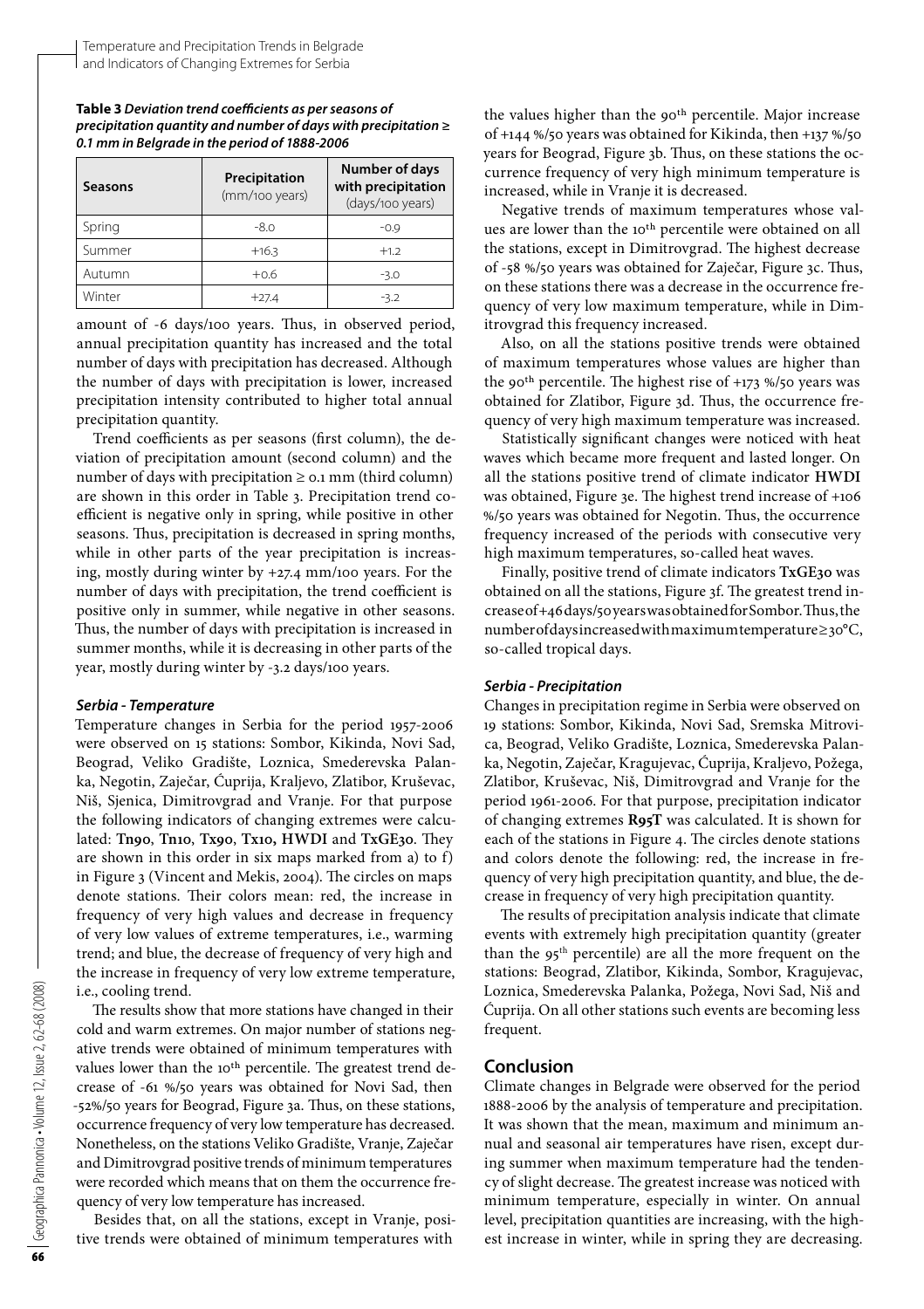

**Figure 3** Trends in six temperature indices during 1957 – 2006